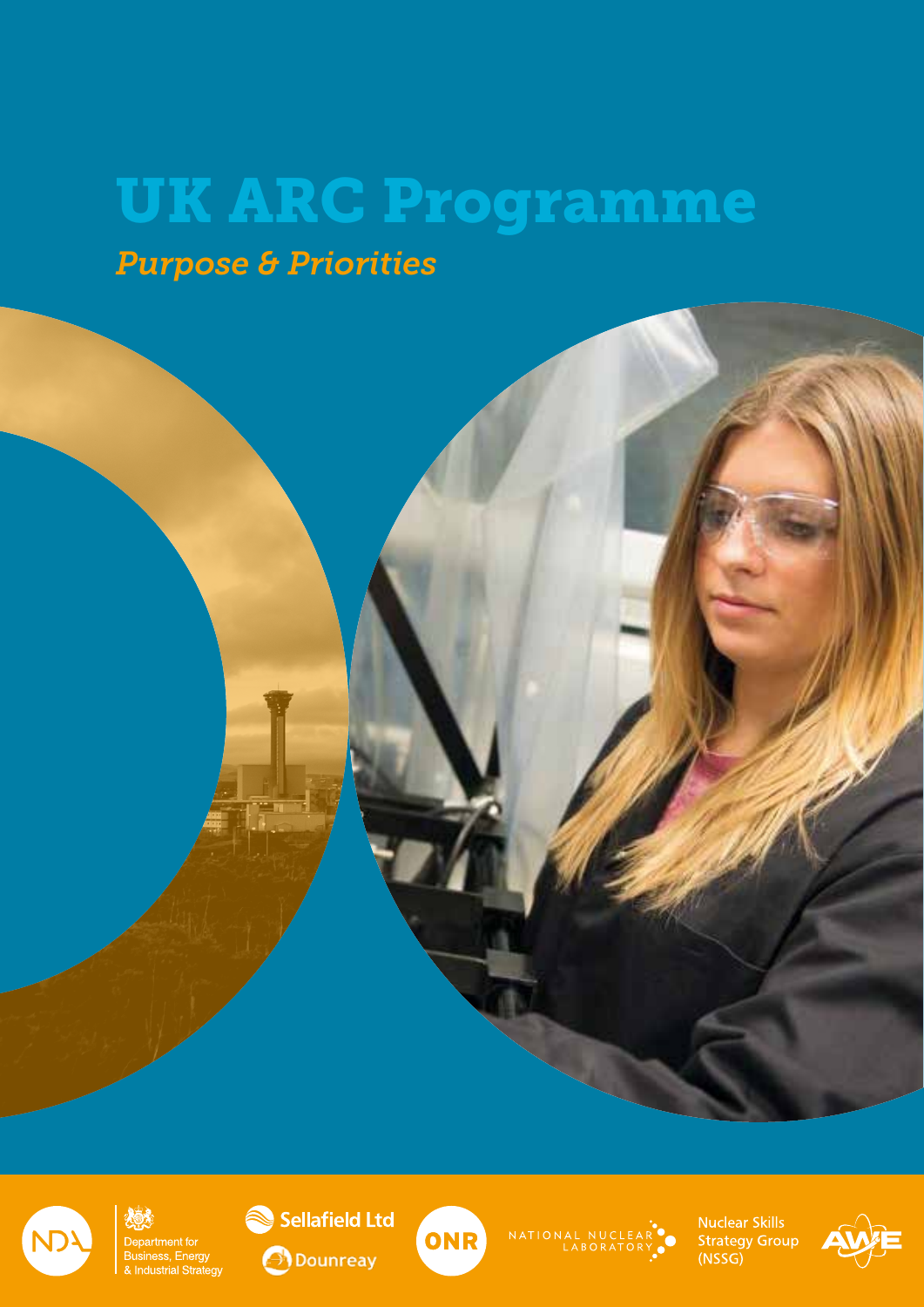| 3 | UK ARC Programme |
|---|------------------|
|   |                  |

### Contents

Purpose Programme Partners **Priorities Context** Workstreams

### Foreword

#### "What is the UK Alpha Resilience and Capability Programme?"

The UK Alpha Resilience and Capability (ARC) Programme is a proactive, long-term collaboration between the UK government, nuclear industry and wider nuclear sector.

ARC seeks to identify targeted projects and investments in specialist nuclear skills, expertise and facilities to sustain and enhance the UK's world-leading Alpha capabilities.

Our Programme Vision…

"To sustain and enhance our world leading Alpha capabilities so the UK nuclear industry is ready to enact critical national Programmes"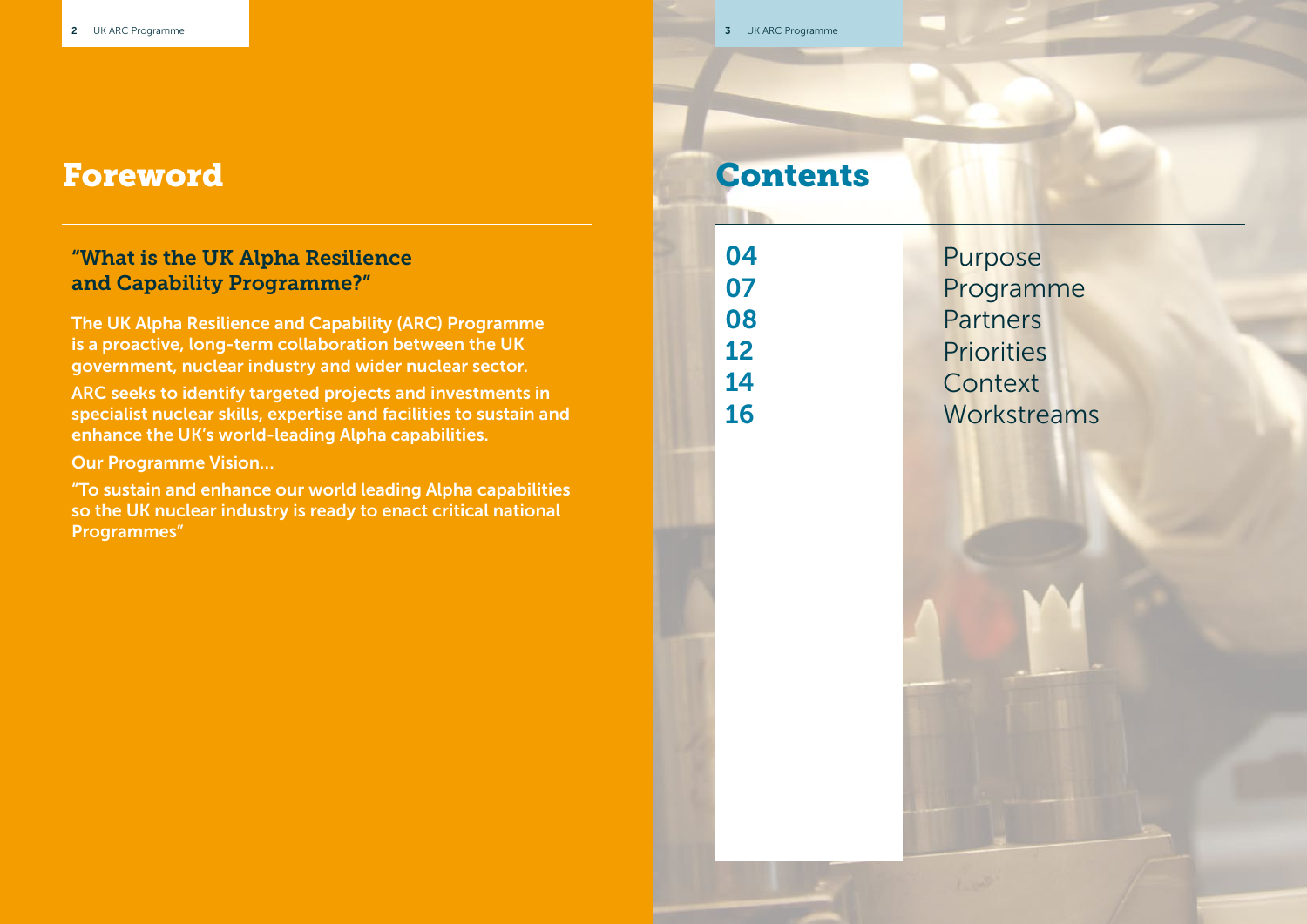# Purpose

The UK is a global centre of nuclear excellence with a world-renowned skills base built from a pioneering history of civil nuclear and defence programmes.

This has created a legacy of facilities and materials at nuclear sites throughout the country, including the largest store of separated plutonium in the world.

The safe and secure management of Special Nuclear Materials - the collective term for uranium, plutonium and americium is nationally important work requiring specialist skills, knowledge and infrastructure.

- An ageing workforce
- The need for more effective coordination across the sector
- The need to maintain capability through variations in demand
- Planned future missions that will increase demand
- The need to support the plutonium disposition strategy

Within this skills base are some specialist skills, referred to as Alpha capabilities, that exist across a range of public and private organisations.

ARC aims to ensure the UK maintains and builds on these capabilities to deliver current and future programmes and remain a global leader.

Each organisation retains responsibility for delivering its Alpha programmes.

ARC supports them by identifying and helping to resolve capability gaps, enabling collaboration, developing ideas and implementing the change. This enhances long-term resilience.

In doing so, the UK nuclear sector faces the key challenges of:

The UK Alpha Resilience and Capability (ARC) programme seeks to address these challenges and maximise the opportunities they present , to support current and future missions.





The UK houses the largest separated store of plutonium in the world, some 140Te

1/3 to 1/2 of the UK's Alpha operations and maintenance workforce will retire in the next 5-10 years

Demand for Alpha capabilities is set to increase significantly in the next 10-20 years

Demand for Alpha remediation (clean up) capabilities is also set to increase nationally and internationally

It can take 2 years or more to become qualified and experienced in Alpha skills

*The UK ARC Programme is a proactive collaboration, bringing together experts from the ARC partner organisations to identify synergies and opportunities to address challenges in our Alpha areas.*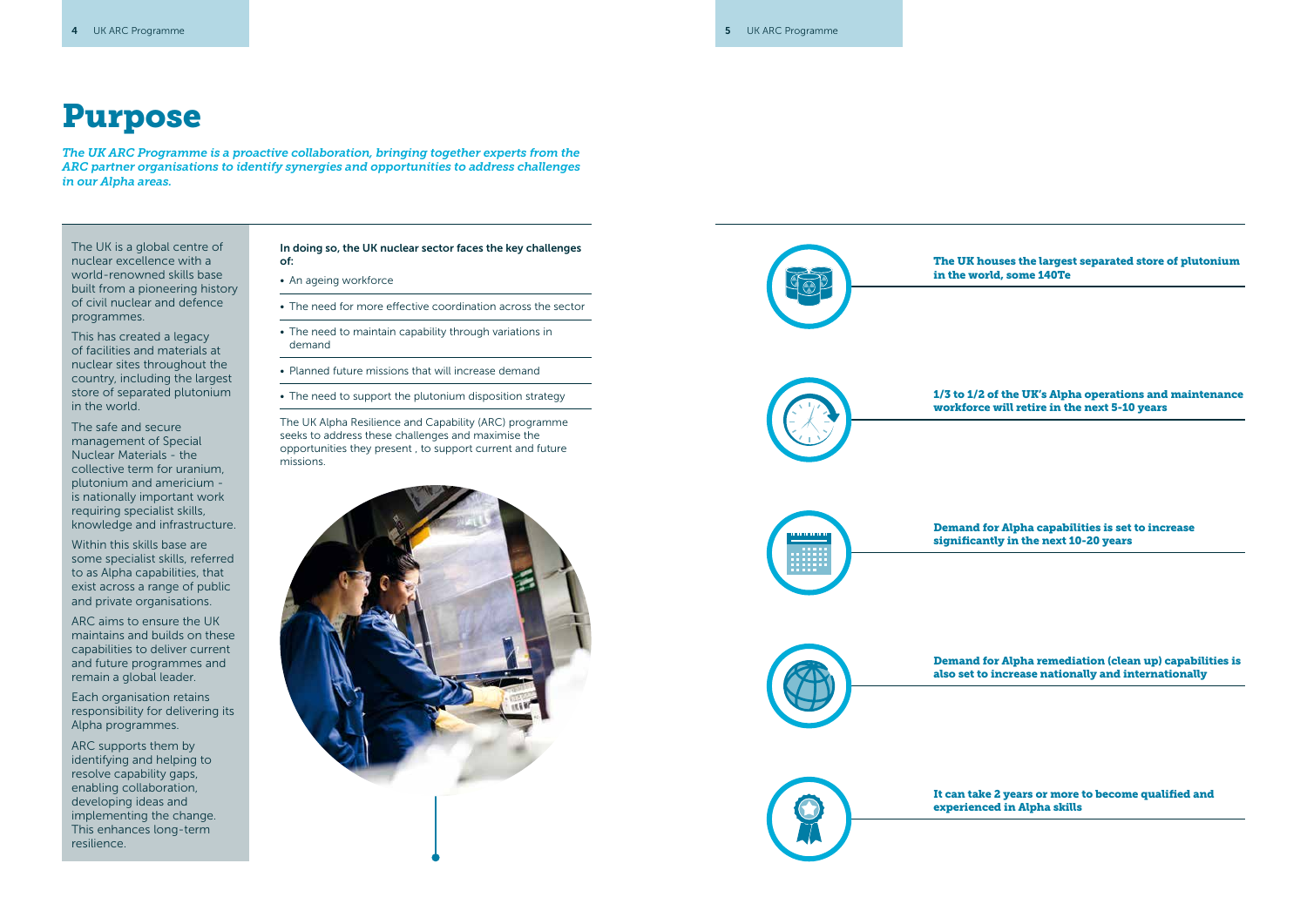#### Programme

The UK Alpha Resilience and Capability (ARC) Programme is a proactive, long-term collaboration between the UK government, nuclear industry and wider nuclear sector.

> Alpha skills are the knowledge and capability needed to manage plutonium, uranium and americium; collectively known as Special Nuclear **Materials**

It seeks to identify targeted projects and investments in specialist nuclear skills, expertise and facilities to sustain and enhance the UK's world-leading Alpha capabilities.

What do the words Alpha, Resilience and Capability mean?

A

#### Alpha

#### Resilience

R

C Capability

The UK nuclear sector needs to remain resilient enough to deliver its current Alpha programmes

The UK nuclear sector needs to ensure it has the capability and capacity to deliver future Alpha programmes

# The UK is a global centre of nuclear excellence with a worldrenowned skills base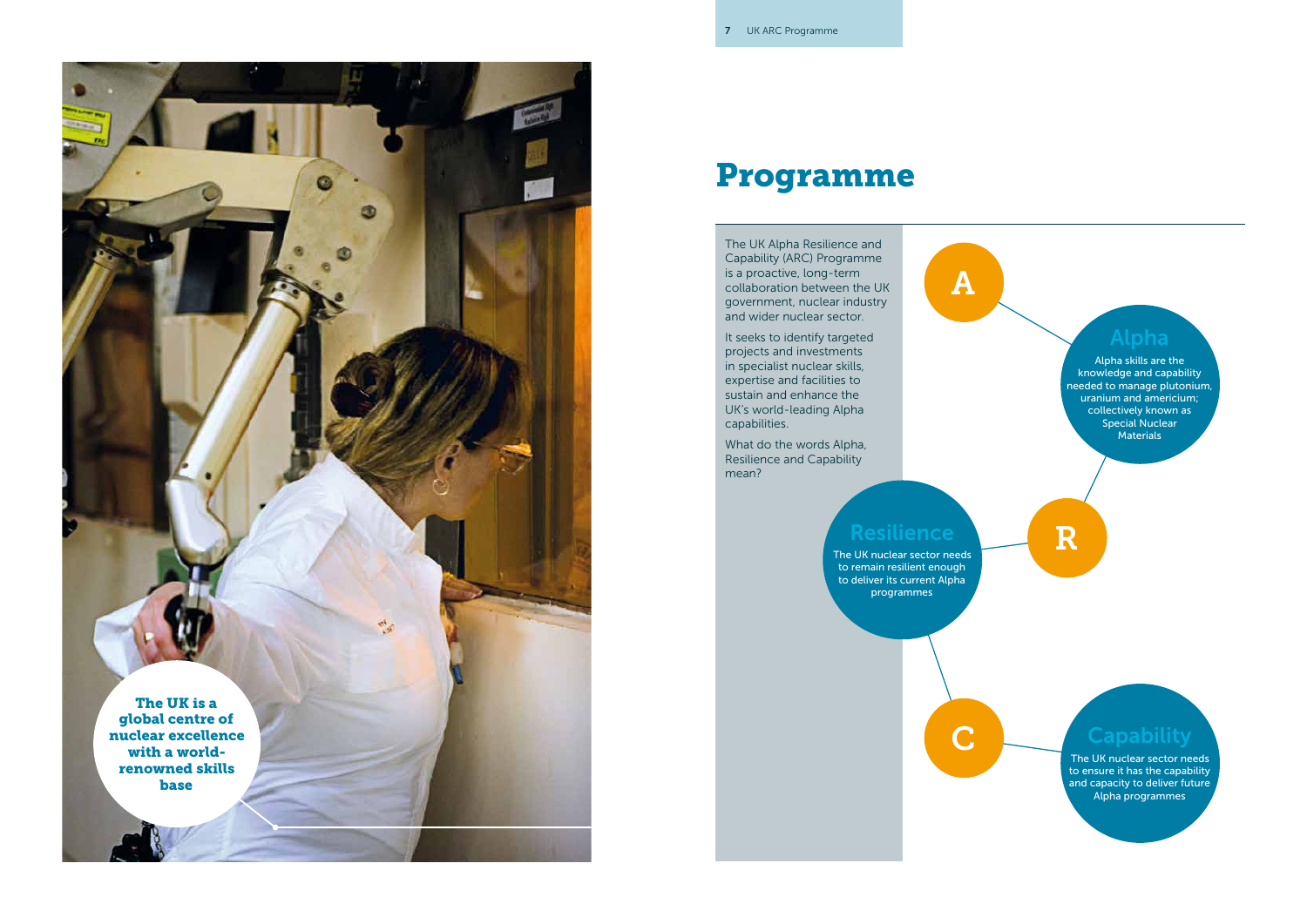Supporting the nuclear defence and security of the UK

Laboratory) Muclear services provider owned and operated by UK government

Working together to responsibly deliver the Dounreay programme effectively and efficiently

### Partners



Regulation) Responsible for regulation of nuclear safety and security across the UK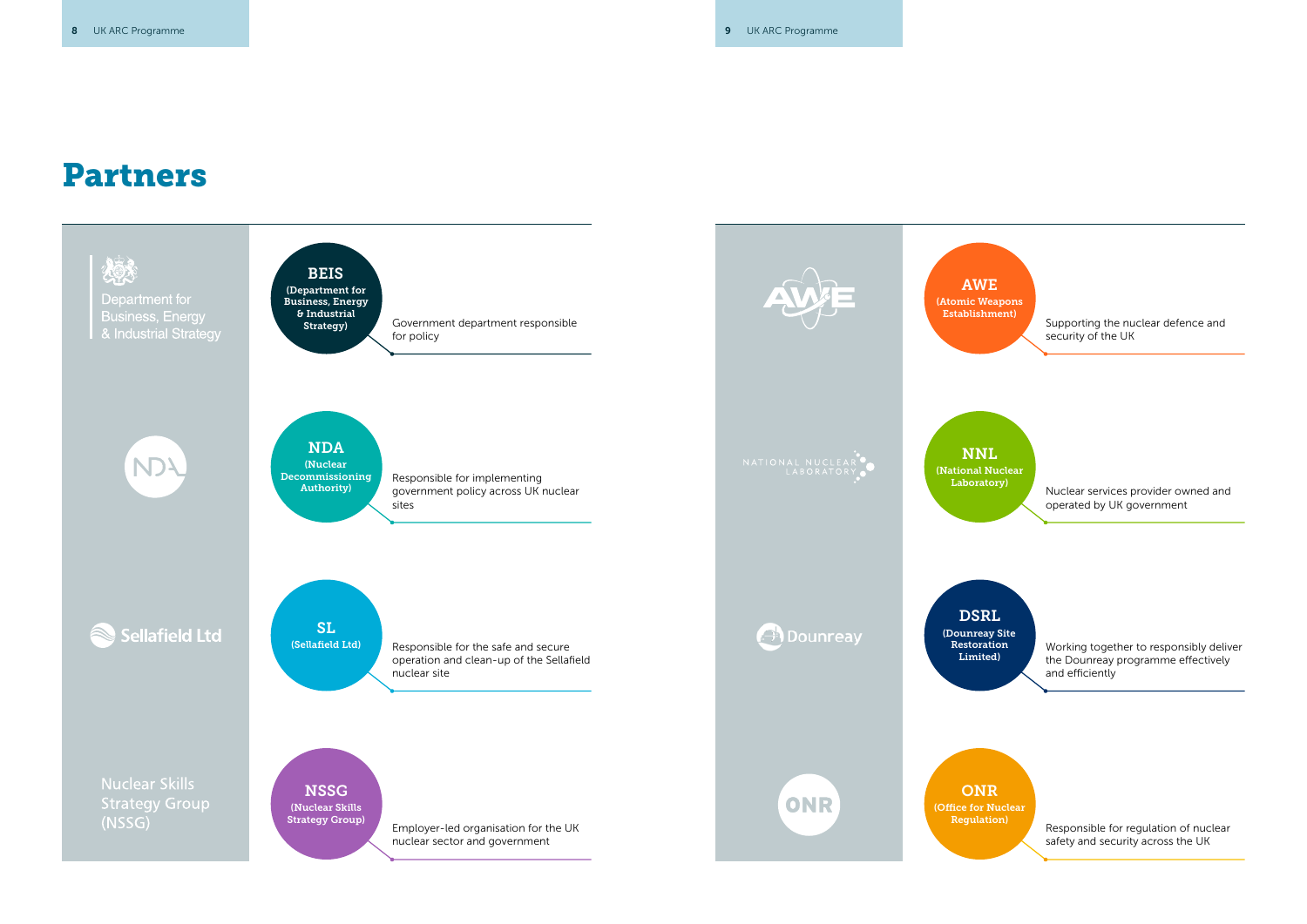The safe and secure management of Special Nuclear Materials is nationally important work requiring specialist skills, knowledge and infrastructure

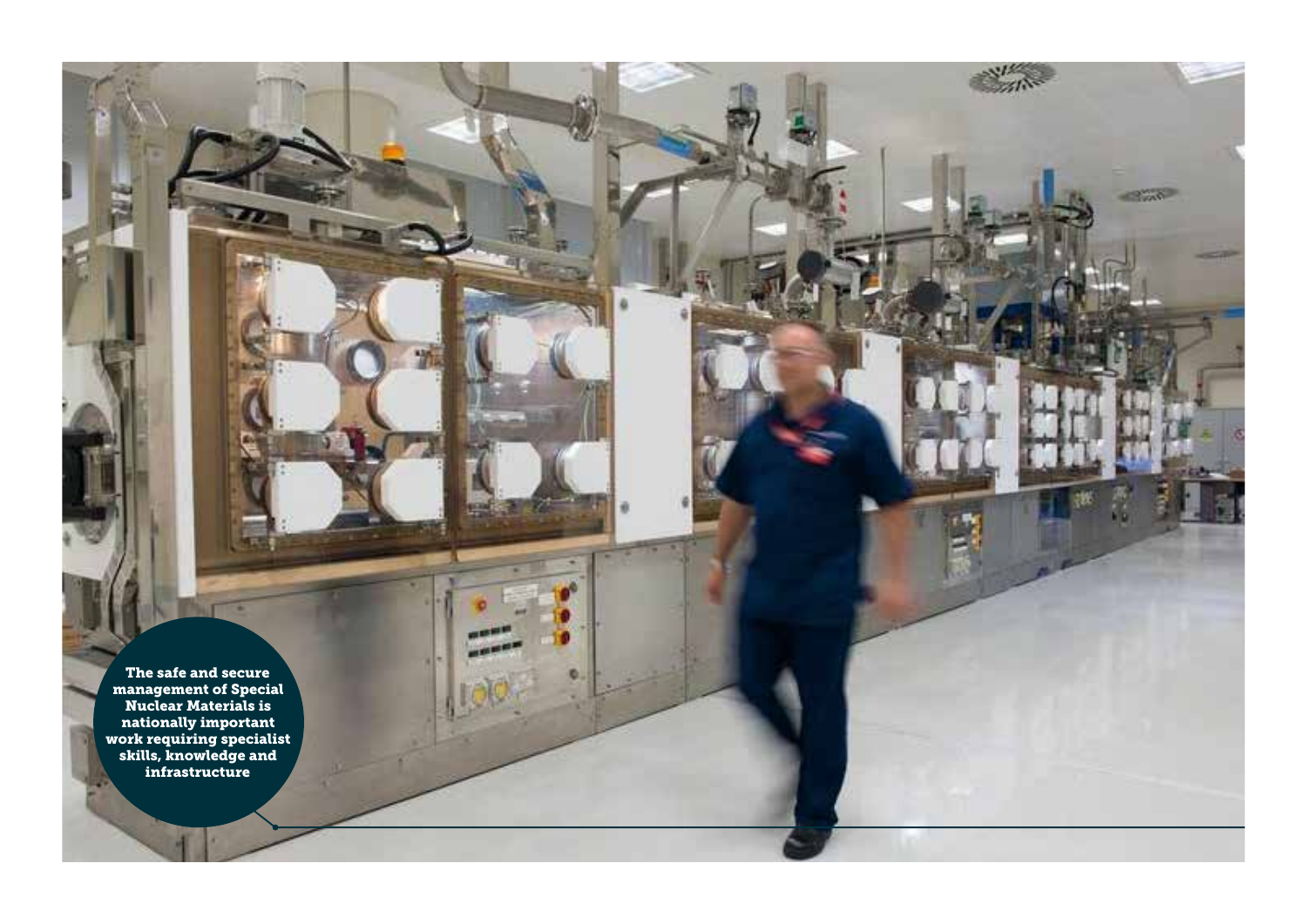## Priorities

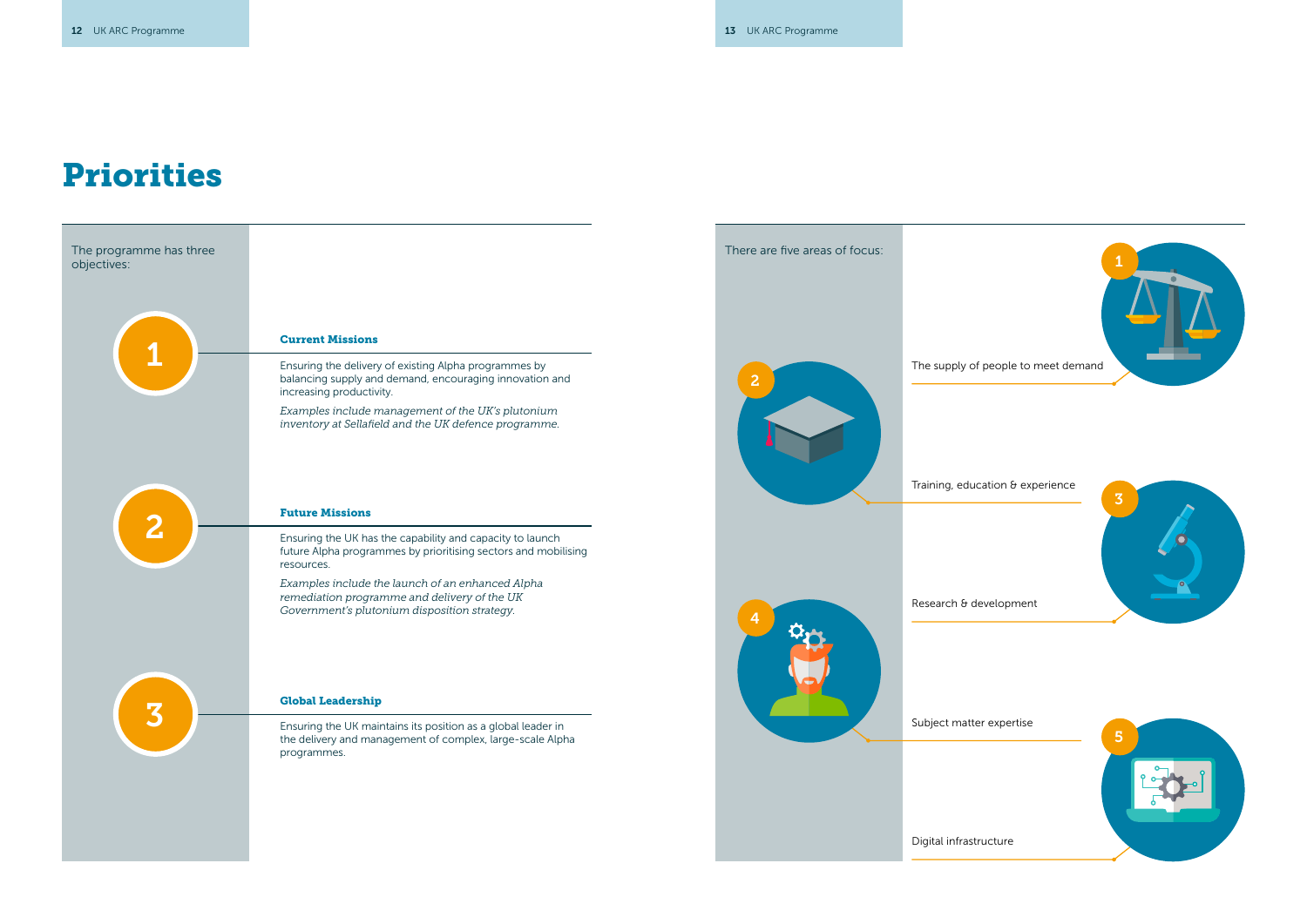#### THE ARC STORY

The UK has one of the largest inventories of Alpha material in the world.

It results from many decades of work in the defence and civil nuclear industries.

Making sure this material is safe and secure now and in the future is a huge challenge.

It means having access to the right skills, knowledge, capacity, and capability at the right time.

The UK ARC programme has been designed to meet this challenge.

It is a multi-decade endeavour driven by a unique public and private sector partnership. It will learn from history, secure the present, and create opportunity for the future.

### Context

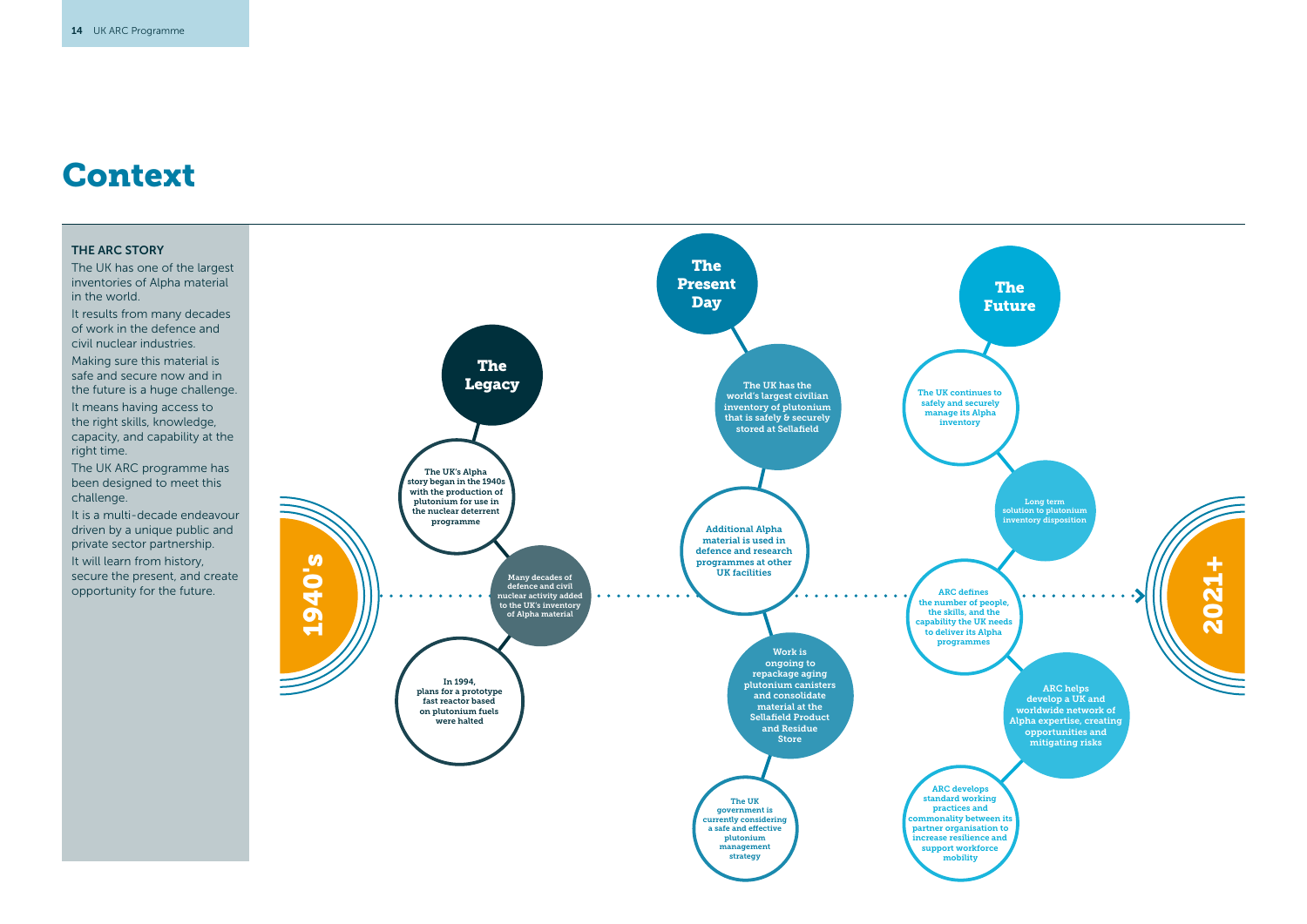### Workstreams

Aims to capture and retain existing knowledge by:

• Development of a UK ARC knowledge management

• Prioritisation of higher-risk areas

#### International Opportunities

Aims to sustain UK Alpha skills as a trailblazer for bi-lateral international relationships by:

• Maintaining the UK's presence at international forums



• Developing business and market opportunities

#### Operations & Maintenance

Aims to ensure the UK retains the skills, capability, knowledge, and equipment it needs to manage our Alpha

• Building a highly skilled and mobile Alpha workforce

• Inspiring the next generation

• Identifying, capturing, and sharing relevant knowledge across ARC partners

#### Information Management

Aims to ensure that information assets are identified, protected and exploited by:

• Understanding how information is managed throughout the

• Capturing current and historic information from ARC

• Deploying digital infrastructure and platforms to support